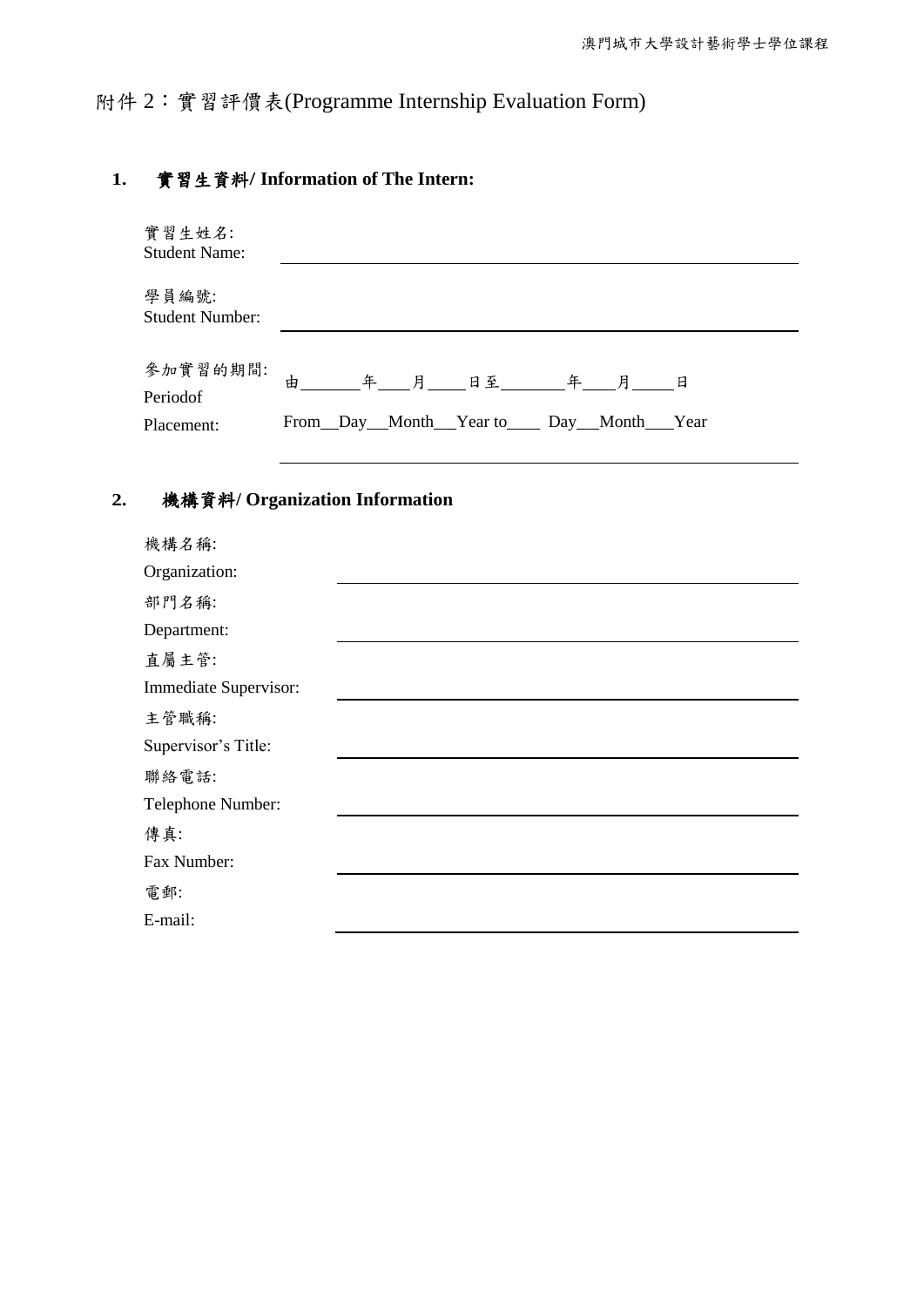# **3.** 評價 **/ Evaluation**

5= 非常好/Very Good 4= 好/Good 3 = 標準/Average 2 = 欠佳/bad 1 = 差/very bad

請在下列適當的空格內畫上對號。

Please tick as appropriate in the space provided below.

### *A.* 工作績效表現

| <b>Work Achievement/Performance</b> |                          |  | 3 2 1 N/A |  |
|-------------------------------------|--------------------------|--|-----------|--|
| a)                                  | 工作完成度 Completion of Task |  |           |  |
| b)                                  | 工作效率 Productivity        |  |           |  |
| $\mathcal{C}$ )                     | 工作質量 Quality of Work     |  |           |  |
|                                     | 總評價 Overall Rating       |  |           |  |

#### *B.* 有效完成工作所需之知識*/*技能

## **Adequate Job Knowledge / Skills To Carry Out Work**

| <b>Effectively</b> |                                               |  | $\mathbf{3}$ | $\overline{2}$ | N/A |
|--------------------|-----------------------------------------------|--|--------------|----------------|-----|
| a)                 | 設計創意能力 Design Ideas                           |  |              |                |     |
| b)                 | 設計軟件操作能力 Design Software Operating Capability |  |              |                |     |
| $\mathbf{c})$      | 設計表達能力 Design Expressiveness                  |  |              |                |     |
| $\rm d$            | 演繹技巧 Presentation Skills                      |  |              |                |     |
| $\epsilon$ )       | 設計交流能力<br>Design Communication Skills         |  |              |                |     |
| f)                 | 團隊協作能力<br>Team Work                           |  |              |                |     |
| g)                 | 其他 Others                                     |  |              |                |     |

#### *C.* 可致卓越表現之態度*/*行為

| <b>Attitudes/Behaviors Supporting Effective Performance</b> |                                                       | 5. | 3 | 2 | N/A |
|-------------------------------------------------------------|-------------------------------------------------------|----|---|---|-----|
| a)                                                          | 獨立工作的能力 Ability To Work Independently                 |    |   |   |     |
| b)                                                          | 適應能力 Adaptability                                     |    |   |   |     |
| $\mathbf{c})$                                               | 對待同事的態度 Attitude towards Colleagues                   |    |   |   |     |
| $\rm d$                                                     | 自主學習能力 Self-learning Ability                          |    |   |   |     |
| e)                                                          | 可靠性 Dependability / Reliability                       |    |   |   |     |
| f)                                                          | 熱心投入 Enthusiasm                                       |    |   |   |     |
| g)                                                          | 主動性 Initiative                                        |    |   |   |     |
| h)                                                          | 守時 Punctuality                                        |    |   |   |     |
| $\mathbf{i}$                                                | 樂意接受批評/建議 Willingness To Accept Criticism /<br>Advice |    |   |   |     |
| j)                                                          | 樂意與別人合作 Willingness To Cooperate with Others          |    |   |   |     |